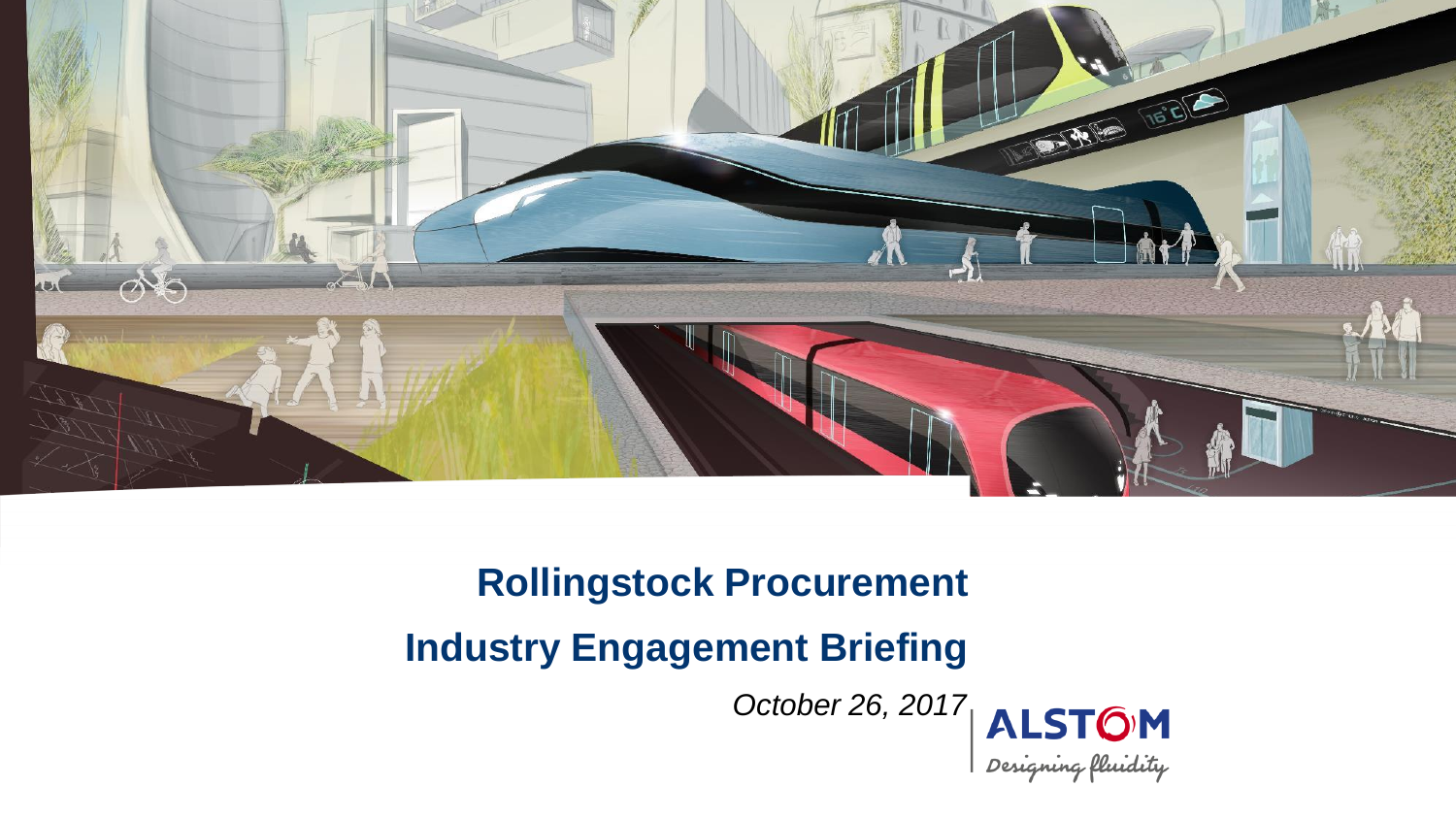## **Rollingstock Procurement – Industry Engagement Briefing** *Alstom's Portfolio*



ROLLING **STOCK** 

- Tram, metro, suburban/regional, high speed, very high speed, locomotive
- E-bus
- Components: traction, bogie, motor



■ Sold as products or solutions

#### SIGNALLING

- **Maintenance** 
	- **Modernisation**
	- Spare parts, repairs & overhaul
	- **Support services**



SERVICES

- Integrated solutions
- **Infrastructure**









# **ALSTOM**

ALSTOM - 03/11/2017 – P 2

© ALSTOM 2015. All rights reserved. Information contained in this document is indicative only. No representation or warranty is given or should be relied on that it is complete or correct or will public varian under proper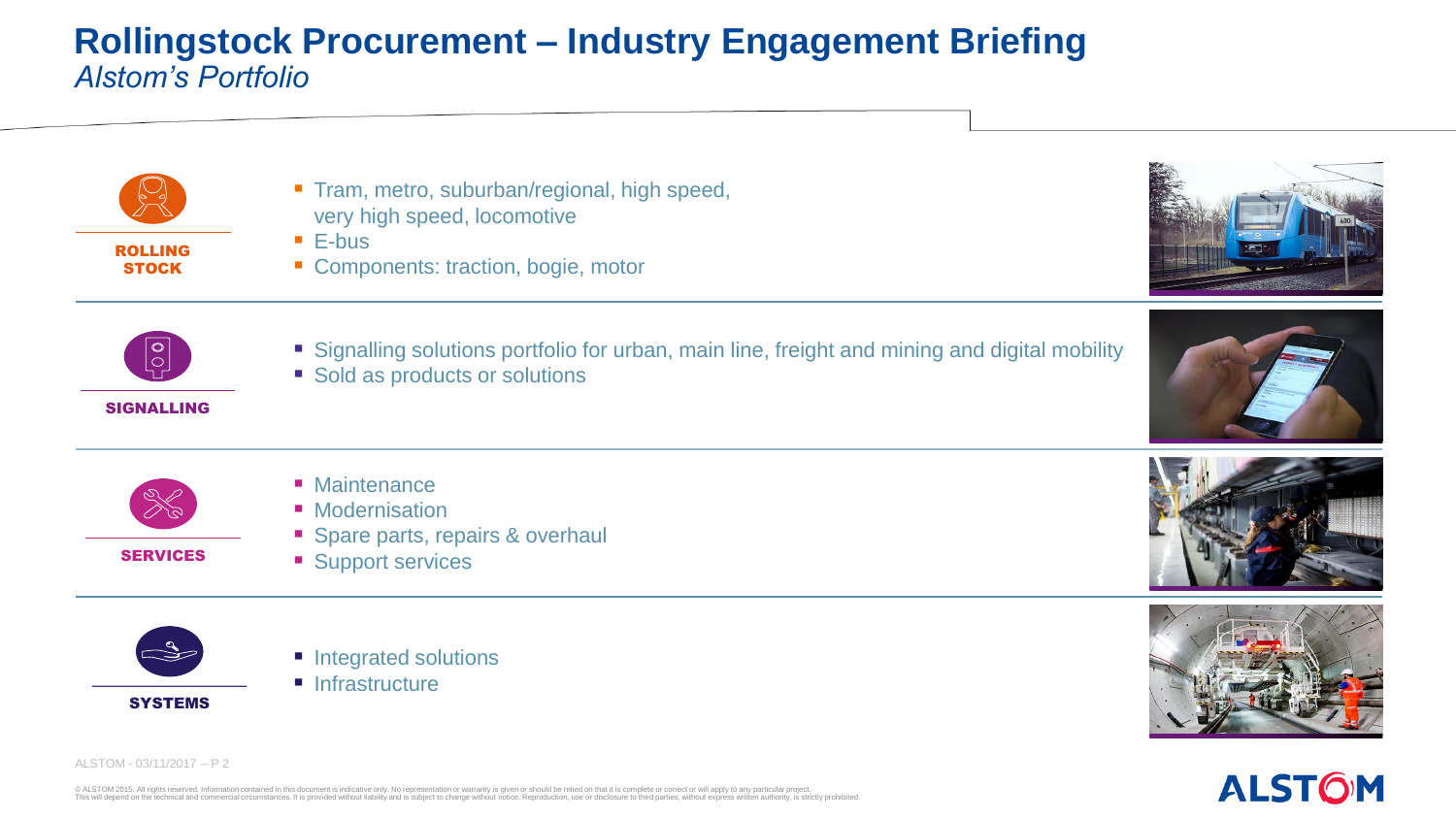### **Rollingstock Procurement – Industry Engagement Briefing** *Alstom at a Glance*

- 32,800 employees working on 105 sites in 60 countries serving **200 customers**
- **€7.3 Billion Annual Sales**

• **Regions:**  close to customers, in charge of execution

- **Operational functions:**  global cohesion, processes and platforms
- **Support functions:** finance, legal, HR, global efficiency

ALSTOM - 03/11/2017 – P 3



© ALSTOM 2015. All rights reserved. Information contained in this document is indicative only. No representation or warranty is given or should be relied on that it is complete or correct or will public varian under proper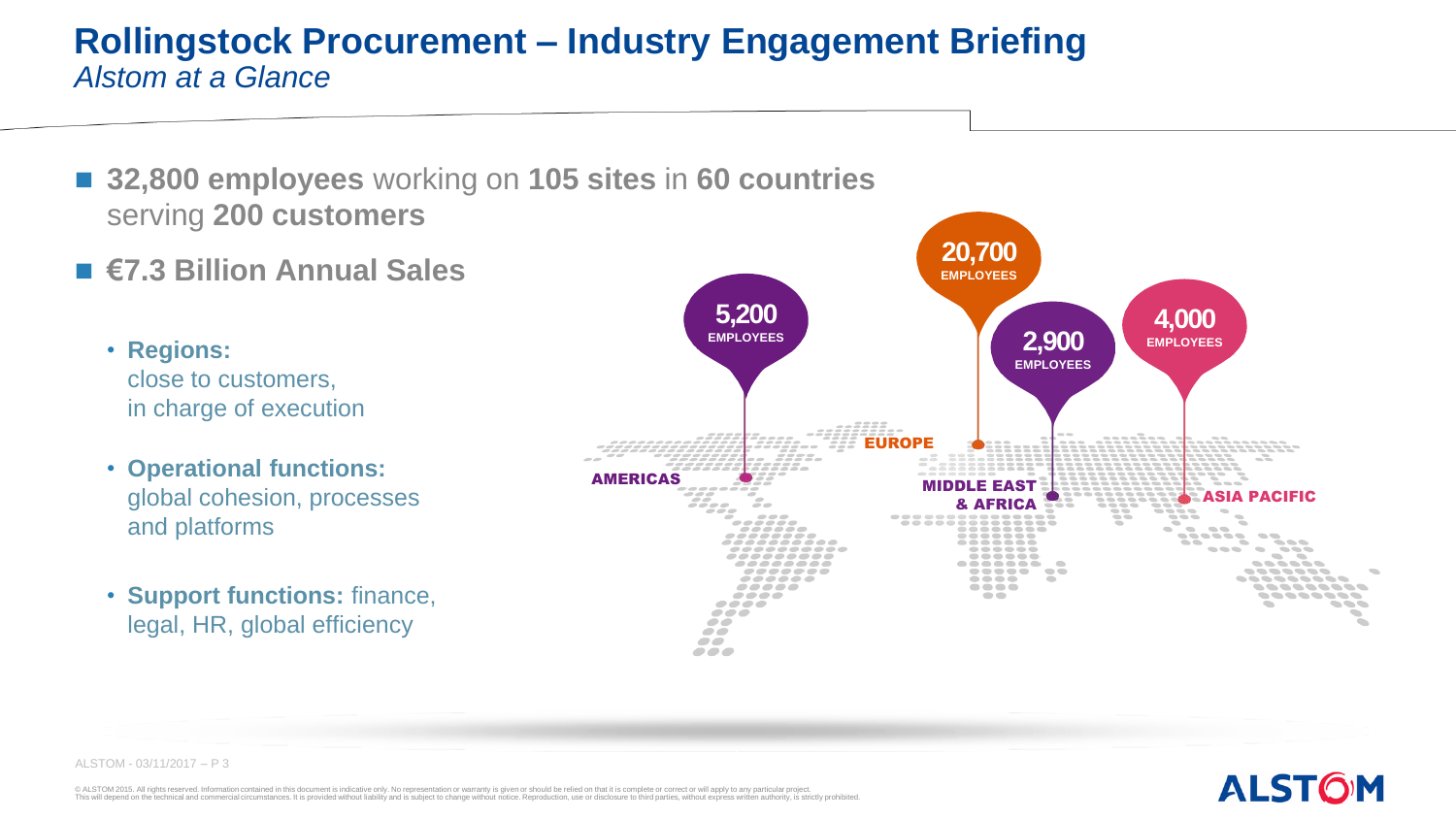# **Rollingstock Procurement – Industry Engagement Briefing**

*Key Localisation References in Last 5 Years*



**ALSTOM** 

ALSTOM - 03/11/2017 – P 4

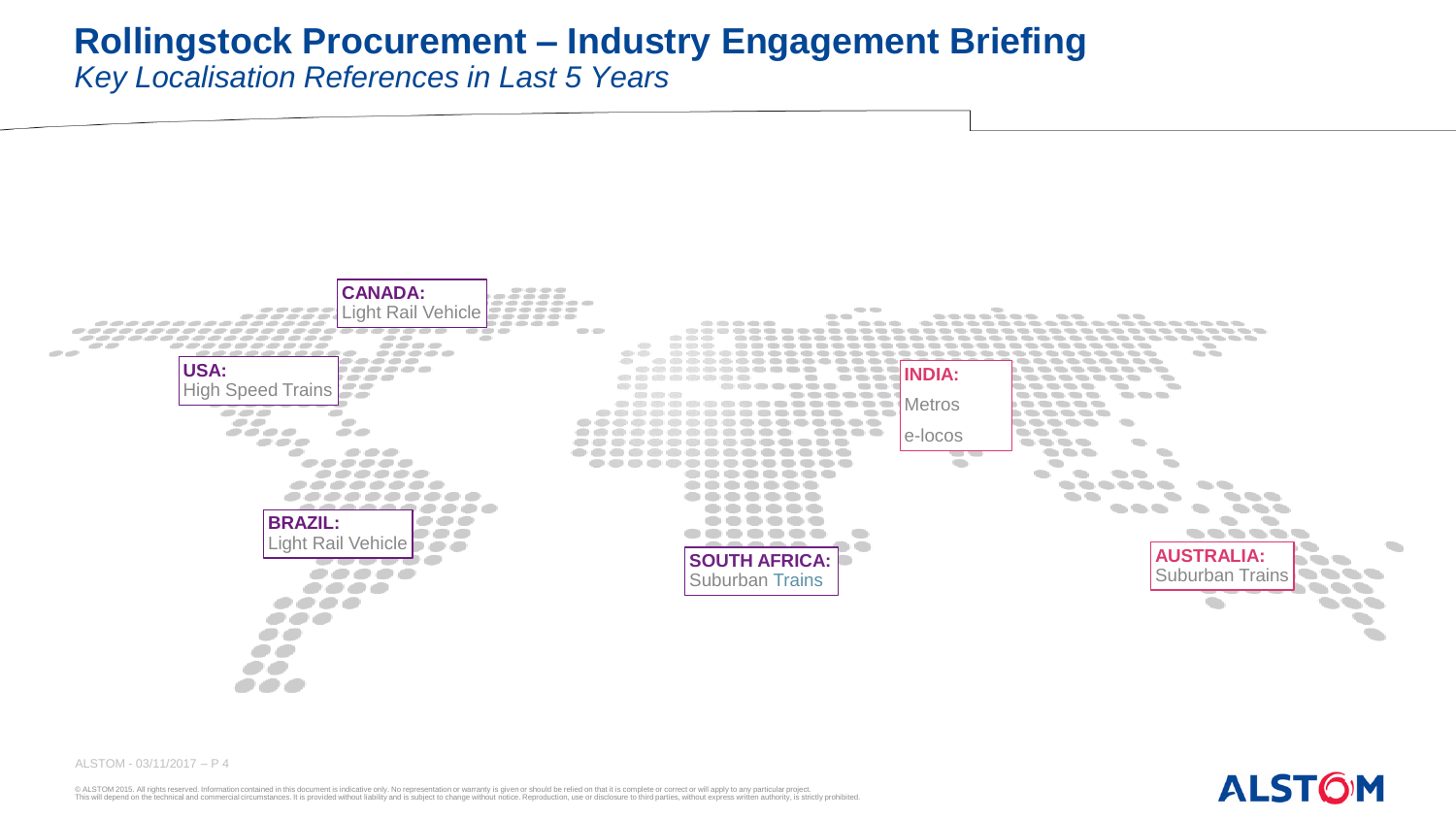#### **Rollingstock Procurement – Industry Engagement Briefing** *Alstom at a glance*



*Australia is Alstom's Top 8 Country in terms of # of projects. Alstom delivers all type of railway products : Trains, Signaling, Maintenance, Infrastructure & Systems*



 $\mathcal{L} = \mathcal{L} \mathcal{L} = \mathcal{L} \mathcal{L}$  . The contract of the contract of the contract of the contract of the contract of the contract of the contract of the contract of the contract of the contract of the contract of the cont *Alstom develops its suppliers around the globe, offering many Make or Buy options while maintaining price competitiveness*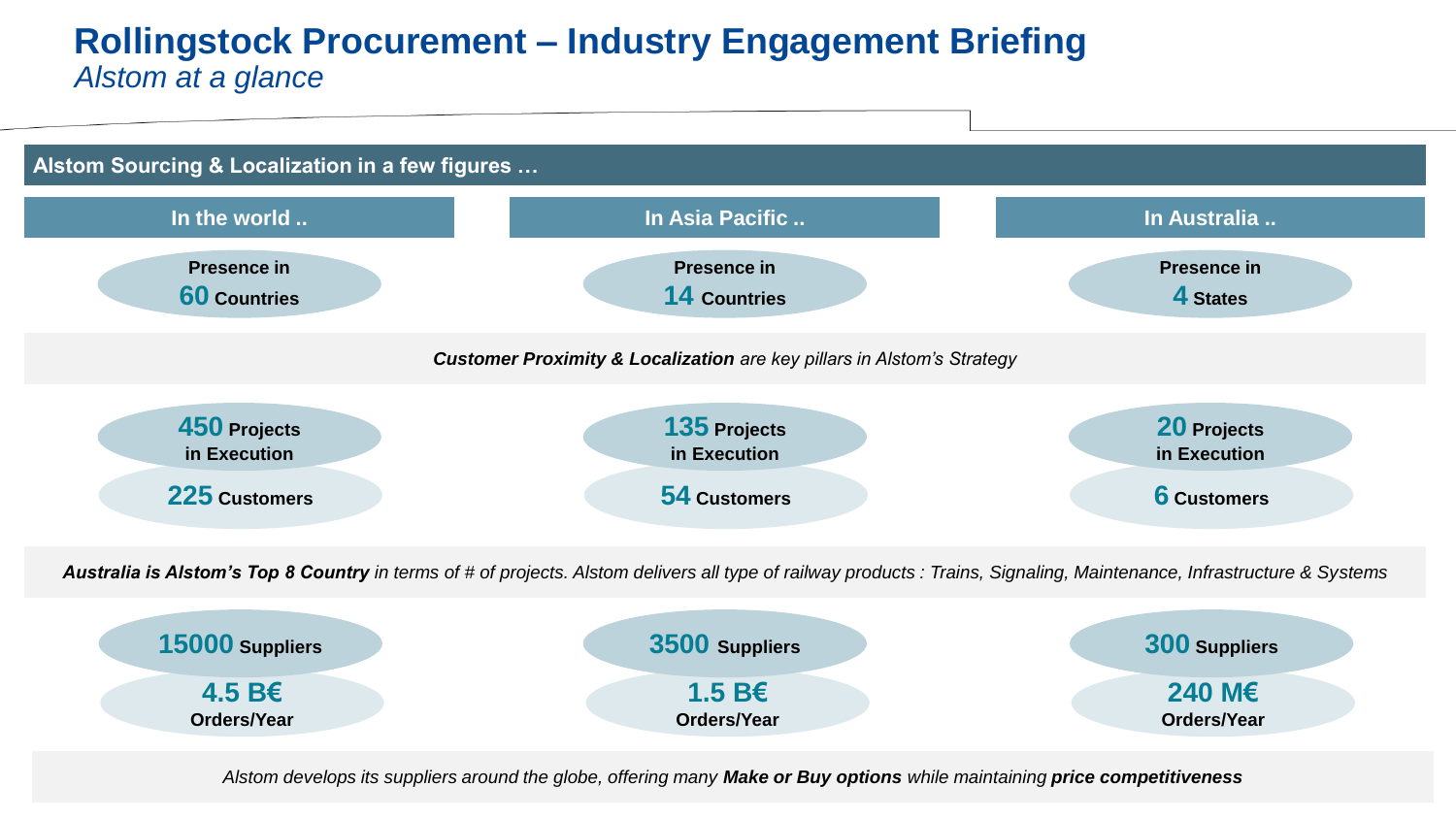# **Rollingstock Procurement – Industry Engagement Briefing**

This will depend on the technical and commercial circumstances. It is provided without liability and is subject to change without notice. Reproduction, use or disclosure to third parties, without express written authority, is strictly prohibited.

#### *Generic supplier requirements*

| <b>QUALITY</b>       | <b>HOMOLOGATION</b><br><b>PANEL INTRODUCTION</b> | <b>QIA</b><br>(Quick Industrial Assessment)                                                         | $\overline{2}$<br><b>GENERIC AUDIT</b><br>(no need if IRIS certified)                                                                                      | 3<br><b>SPECIAL PROCESSES</b><br>(Or other Technical Certification)                                                                                       |
|----------------------|--------------------------------------------------|-----------------------------------------------------------------------------------------------------|------------------------------------------------------------------------------------------------------------------------------------------------------------|-----------------------------------------------------------------------------------------------------------------------------------------------------------|
|                      | <b>WHAT IS REVIEWED?</b>                         | <b>Generic Assessment</b><br>Of Suppliers Capabilities                                              | <b>Suppliers Quality</b><br><b>Management System</b>                                                                                                       | <b>Technical Know How</b>                                                                                                                                 |
| <b>SUTAINABILITY</b> | <b>CSR</b>                                       | <b>AT SUST. CHARTER</b>                                                                             | <b>EHS CRITICAL</b><br><b>CONTRACTOR</b>                                                                                                                   | <b>ECOVADIS</b>                                                                                                                                           |
|                      | <b>FINANCIAL</b>                                 | <b>D&amp;B INFORMATION</b>                                                                          | <b>FINANCIAL ASSESSMENT</b>                                                                                                                                |                                                                                                                                                           |
| <b>SOURCING</b>      | <b>SUPPLIER</b><br><b>PANEL STATUS</b>           | <b>SUPPLIER STATUS</b><br><b>BECOMES "ACTIVE"</b><br><b>SUPPLIER MATURITY AS</b><br>"INVESTIGATION" | <b>SUPPLIER STATUS</b><br><b>REMAINS "ACTIVE"</b><br><b>SUPPLIER MATURITY AS</b><br>"INVESTIGATION" UNTIL<br><b>FULL HOMOLOGATION IS</b><br><b>REACHED</b> | <b>SUPPLIER STATUS</b><br><b>REMAINS "ACTIVE"</b><br><b>SUPPLIER MATURITY AS</b><br>"PANEL" OR "STRATEGIC"<br><b>IF HOMOLOGATION IS</b><br><b>REACHED</b> |
| <b>MATURITY</b>      |                                                  |                                                                                                     |                                                                                                                                                            |                                                                                                                                                           |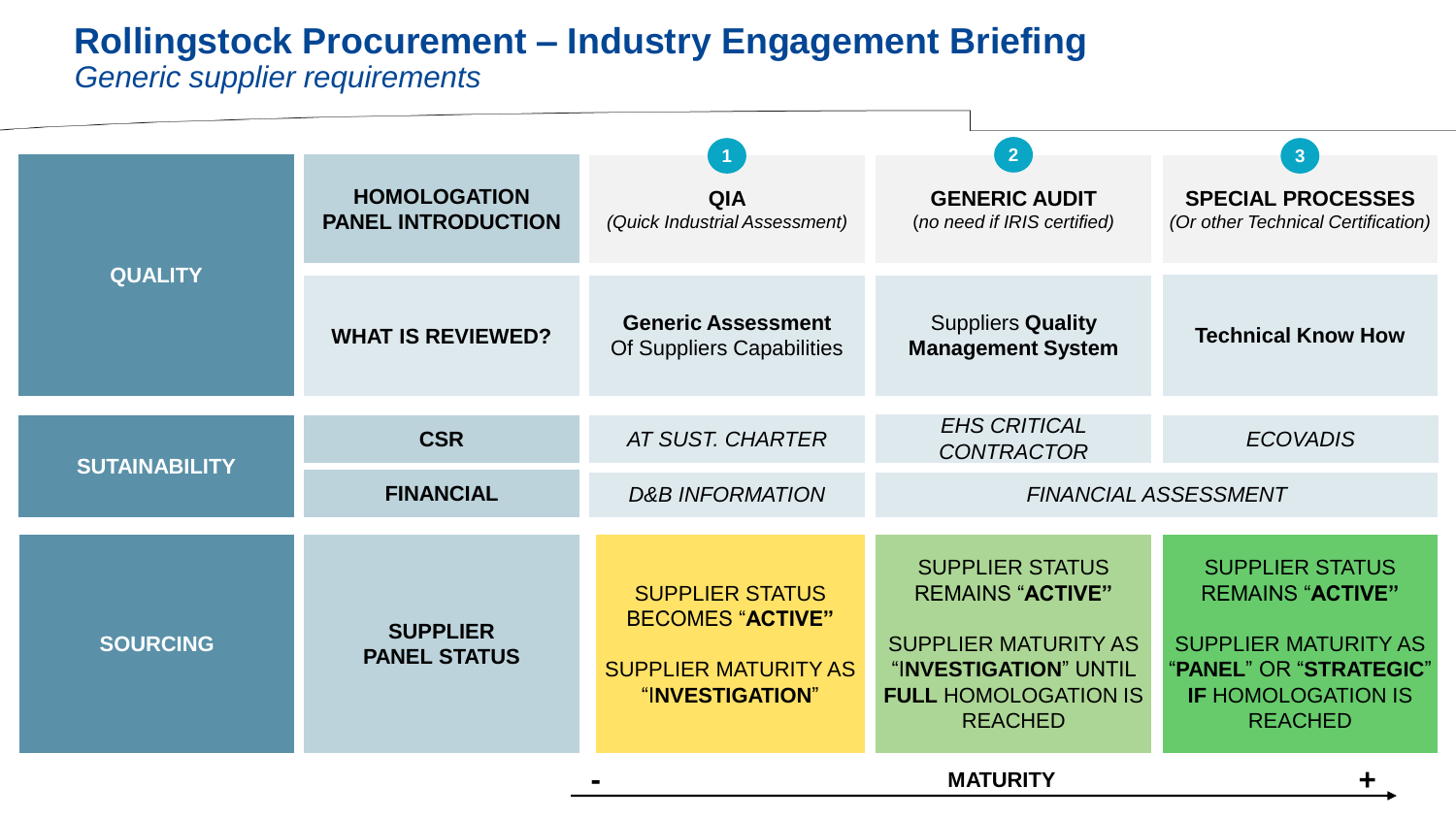#### Rollingstock Procurement – Industry Engagement Briefing *Target Commodities for Localisation*



**ALSTOM** 

ALSTOM - 03/11/2017 – P 7

© ALSTOM 2015. All rights reserved. Information contained in this document is indicative only. No representation or warranty is given or should be relied on that it is complete or correct or will public varian under proper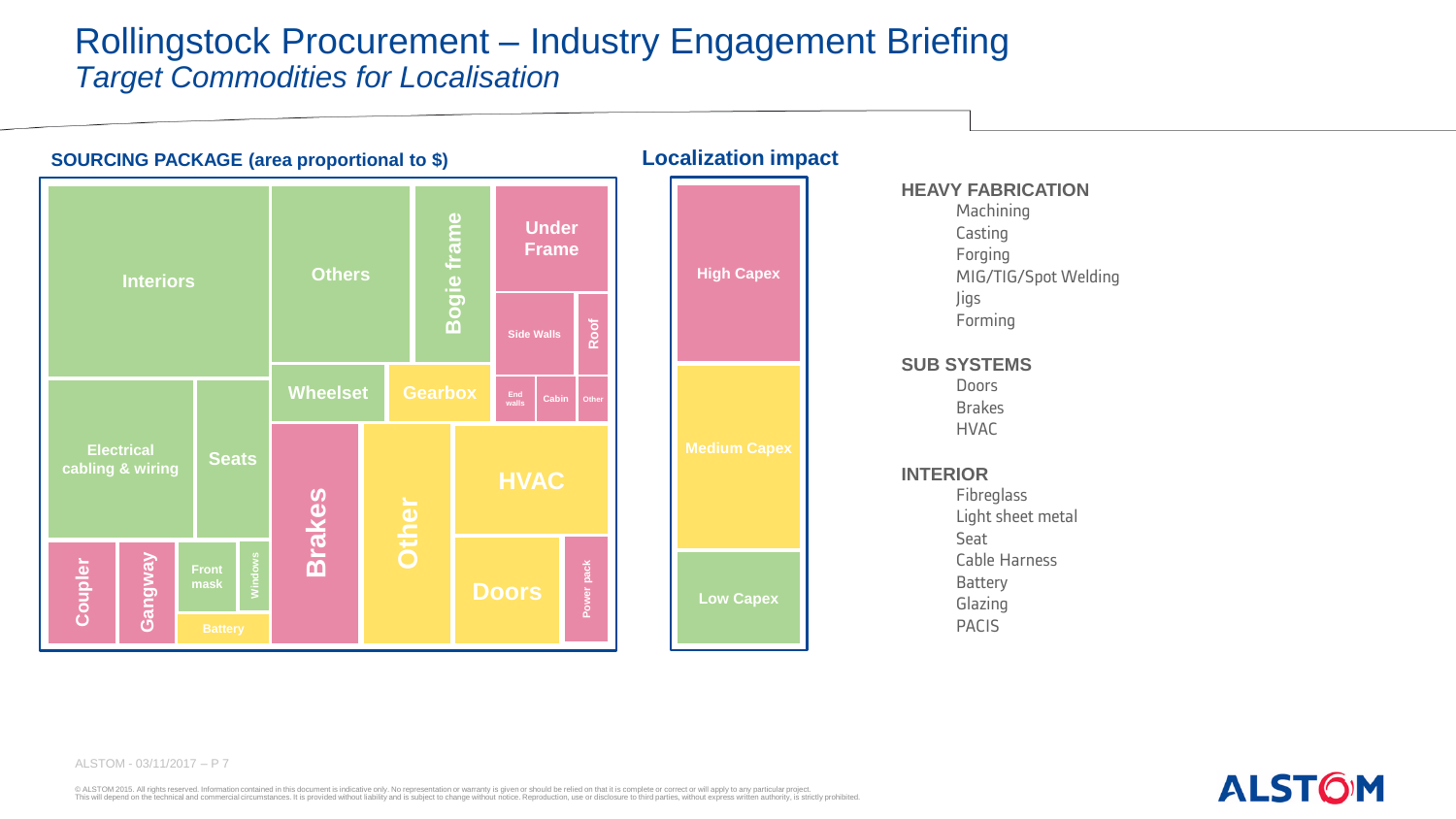**Rollingstock Procurement – Industry Engagement Briefing** *ALSTOM Sourcing Process*

| $\blacksquare$ Key deliverables by stage<br>6 months<br>8 to 12 months |                                                                                               |                                                               |                                                                |  |  |
|------------------------------------------------------------------------|-----------------------------------------------------------------------------------------------|---------------------------------------------------------------|----------------------------------------------------------------|--|--|
| <b>SQD</b>                                                             | <b>SPQD</b>                                                                                   | <b>SPQD</b>                                                   | <b>SQA</b>                                                     |  |  |
| <b>Quick Industrial</b><br>$\mathbf{1}$ .<br><b>Assessments</b>        | <b>Certificate list &amp;</b><br>1 <sub>1</sub><br>quality specifications<br>clause by clause | List of critical product<br>$\mathbf{1}$ .<br>characteristics | <b>NCR + NCE reports</b><br>$\mathbf{1}$ .<br>8D reports<br>2. |  |  |
| <b>Generic Audit</b><br>$\overline{2}$ .                               | signed.                                                                                       | <b>List of critical process</b><br>2.<br>characteristics      |                                                                |  |  |
| <b>Special Audit</b><br>3.                                             | <b>SPQD plan</b><br>2.                                                                        | <b>Product &amp; Process</b><br>3.                            |                                                                |  |  |
| <b>SD charter &amp; EHS</b><br>4.<br>charter                           | <b>REX Analysis Product</b><br>3.<br>& Process                                                | <b>Control Plan</b>                                           |                                                                |  |  |
| <b>OBJECTIVE: Qualify for</b>                                          | <b>Sub-supplier list</b><br>4.                                                                | <b>FAI report</b><br>4.                                       |                                                                |  |  |
| <b>Alstom Panel</b>                                                    | <b>FAI check list</b><br>5 <sub>1</sub>                                                       | 5.<br><b>Evaluation of first</b><br>deliveries                |                                                                |  |  |
|                                                                        |                                                                                               | <b>Hand Over to SQA</b><br>6.                                 |                                                                |  |  |
| <b>NEW SUPPLIER</b><br><b>HOMOLOGATION</b>                             |                                                                                               | <b>PROJECT</b>                                                |                                                                |  |  |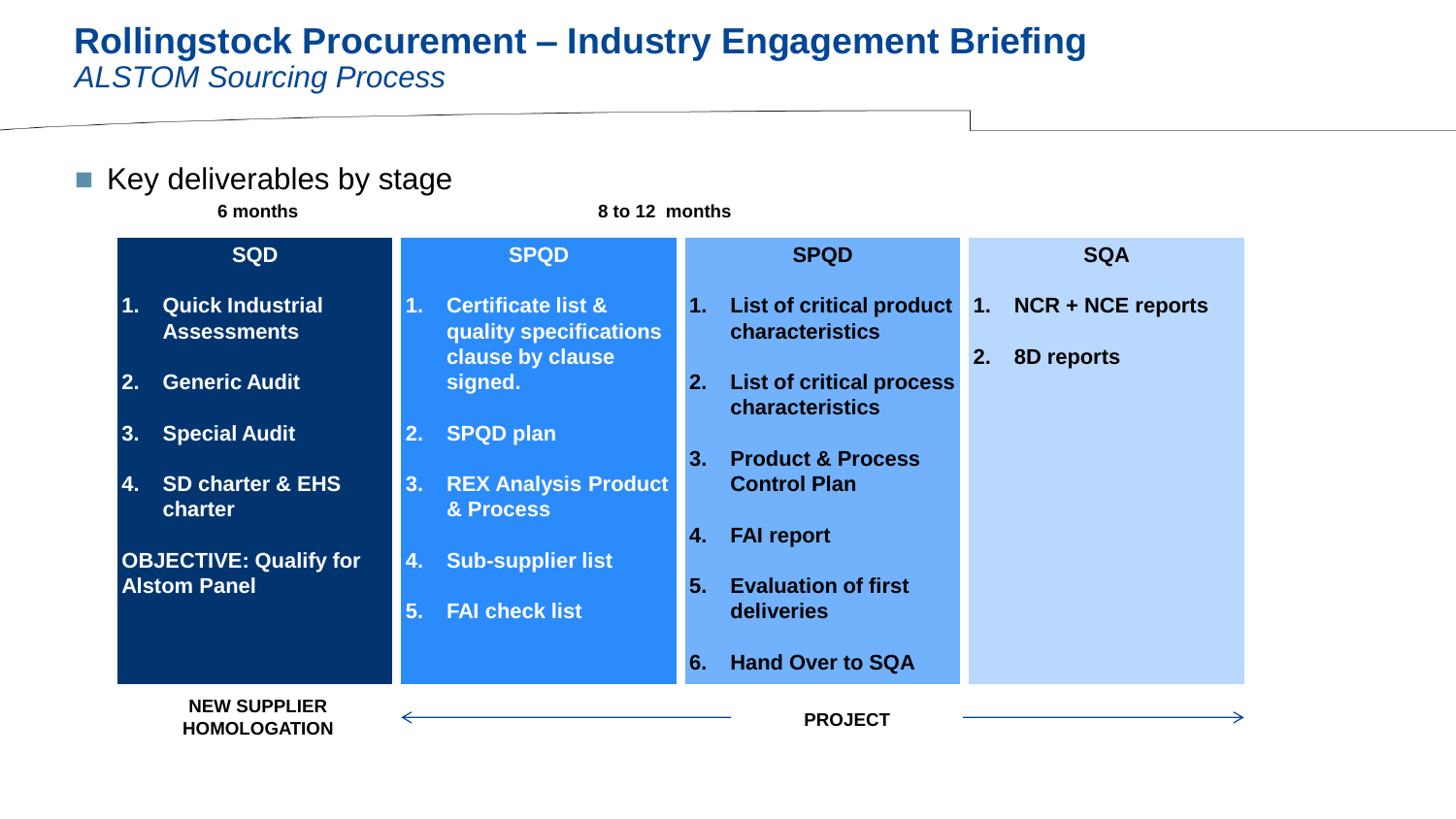## **Rollingstock Procurement – Industry Engagement Briefing** *Next Steps*

- Registration form for SME's will be sent out by the PTA. Could you please complete them asap as Alstom will use these details to contact you.
- Meet with Alstom Souring Leaders Today



Tommy Famuliak Ilan Le-Peutrec

■ We will contact you by email in November with request for information to be uploaded in Alstom's Metronet Railcars dedicated webpage.

If you do not receive email before end of November please contract: ilan.le-peutrec@alstomgroup.com

■ Alstom supplier forum will be held December 2017